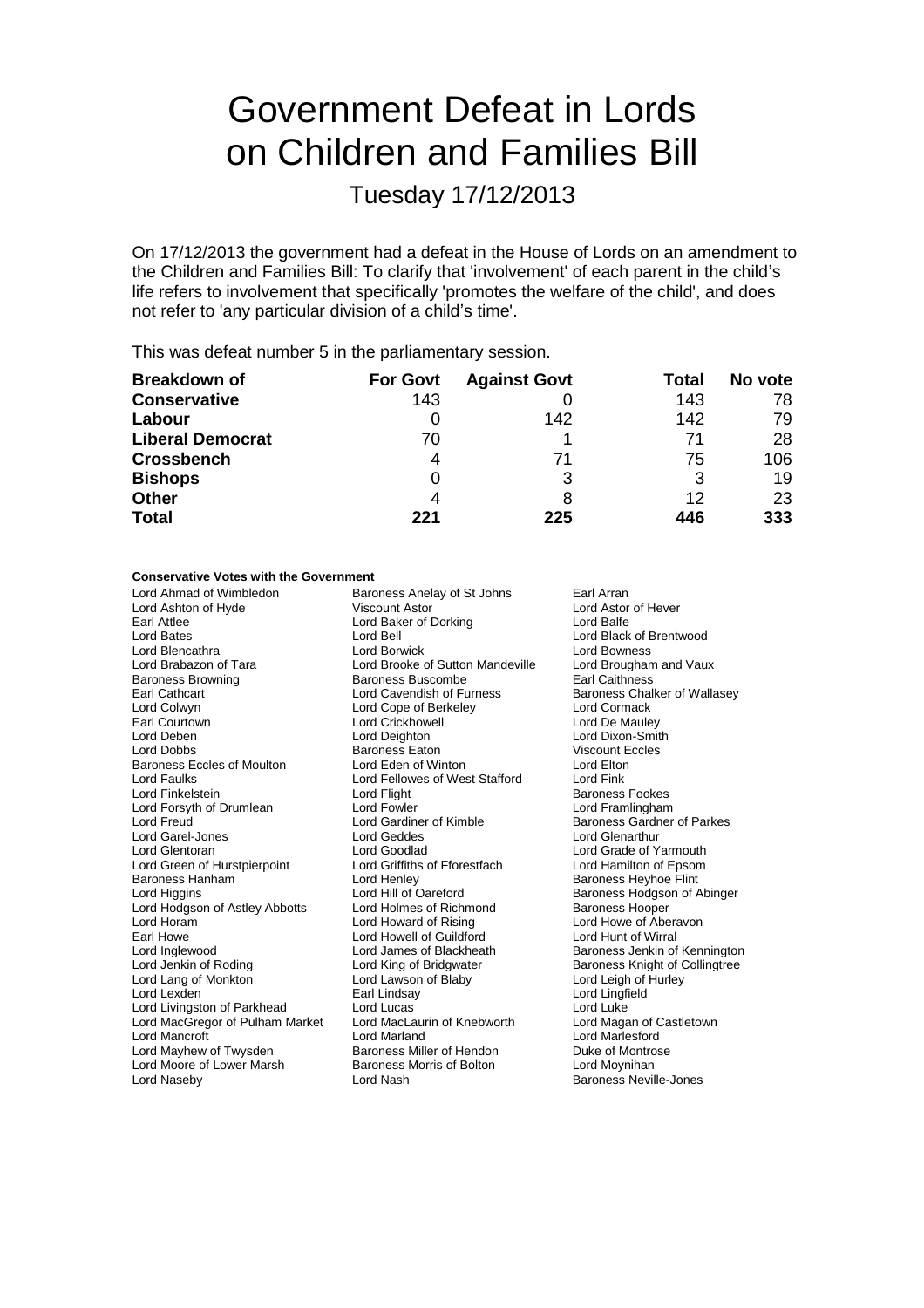Baroness Trumpington Lord Tugendhat<br>
Baroness Verma<br>
Lord Wakeham Baroness Williams of Trafford

Baroness Neville-Rolfe **Baroness Noakes** Lord Northbrook<br>
Lord Norton of Louth **Baroness Oppenheim-Barnes** Baroness Perry of Southwark Lord Norton of Louth **Baroness Oppenheim-Barnes** Baroness P<br>
Lord Popat **Baroness Contract Contract Contract South** Viscount Ridley Viscount Ridley<br>
Lord Sassoon<br>
Lord Sassoon<br>
Baroness Seccombe Lord Ryder of Wensum Lord Sassoon<br>
Lord Selverness Security Cord Selverness Security of Baroness Sec-<br>
Lord Selverness Andrew Lord Selverness Security Cord Selsdon Earl Selborne **Example 2** Lord Selkirk of Douglas **Lord Selsdon**<br>
Lord Sheikh **Communist Communist Communist Communist Communist Communist Lord Sherbourne of Didsbury** Lord Sheikh Baroness Shephard of Northwold<br>
Earl Shrewsbury **Baroness Shephard of Northwold Earl Shrewsbury Lord Stewartby<br>
Lord Strathclyde Lord Swinfen** Baroness Stowell of Beeston Lord Strathclyde Lord Swinfen Lord Taylor of Holbeach Lord Trefgarne Lord Trimble Baroness Verma Lord Wakeham Lord Waldegrave of North Hill Lord Wasserman **Baroness Wheatcroft**<br>
Viscount Younger of Leckie

## **Conservative Votes against the Government**

## **Labour Votes with the Government**

## **Labour Votes against the Government**

Baroness Armstrong of Hill Top Lord Bach Consumer Caroness Bakewell<br>
Lord Bassam of Brighton Baroness Billingham Baroness Blackstone Lord Bassam of Brighton **Baroness Billingham** Baroness Baroness Baroness Billingham Baroness B<br>Baroness Blood Borrie Baroness Blood **Lord Boateng**<br>
Lord Bradley **Lord Brookman** Lord Campbell-Savours Lord Carter of Coles Lord Christopher Lord Collins of Highbury **Baroness Crawley**<br>
Lord Davies of Oldham **Broad Lord Davies of Stamford** Baroness Donaghy Lord Donoughue Baroness Donaghy<br>
Lord Dubs<br>
Lord Elder Lord Evans of Temple Guiting Lord Evans of Parkside Baroness Farrington Cord Evans of Parkside Baroness Farrin<br>Lord Foster of Bishop Auckland Lord Foulkes of Cumnock Baroness Gale Lord Foster of Bishop Auckland Lord Foulkes of Cumnock Baroness Gale<br>Baroness Gibson of Market Rasen Lord Glasman Commence Baroness Goudie Baroness Gibson of Market Rasen Lord Glasman<br>Baroness Gould of Potternewton Lord Graham of Edmonton Lord Grantchester Baroness Gould of Potternewton Lord Graham of Edmonton Lord Grantch<br>Lord Grenfell Lord Griffiths of Burry Port Lord Grocott Lord Grenfell<br>
Viscount Hanworth Lord Harrison Viscount Hanworth **Lord Harrison** Lord Harrison **Lord Hart of Chilton**<br>
Lord Haworth **Collage Barch Barch Barch Collage Barch Collage Collage Barch Collage Collage Barch Collage Coll<br>
Barch Barch Barch Barch Barch Barch Ba** Lord Haworth **Baroness Hayter of Kentish Town** Baroness Healy of Primrose Hill<br>Baroness Henig Baroness Hilton of Eggardon Baroness Hollis of Heigham Baroness Howells of St Davids Lord Hoyle Core Lord Hughes of Wood Hughes of Woodside Lord Hughes of Woodside Lord Hunt of Kings Heath Lord Irvine of Lairg Baroness Hughes of Stretford Lord Hunt c<br>Baroness Jay of Paddington Lord Jones Baroness Jay of Paddington Lord Jones<br>
Lord Jordan Lord Judd Lord Lord Lord Kennedy of Southwark Baroness Kinnock of Holyhead Lord Kinnock Lord Knight of Weym<br>Baroness Lawrence of Clarendon Lord Layard Laward Lord Lord Lea of Crondall Baroness Lawrence of Clarendon Lord Layard<br>Lord Liddle Lord Lipsey Lord Liddle Lord Lipsey Lord Lipsey Baroness Lister of Burtersett<br>
Lord Lympne Lord Macdonald of Tradeston Lord MacKenzie of Culkein Lord Lympne Lord Macdonald of Tradeston<br>
Lord Mandelson<br>
Lord Maxton Lord McConnell of Glenscorrodale Baroness McDonagh Lord McFall Cord McFall of Alcluithell<br>Baroness McIntosh of Hudnall Lord Mendelsohn Lord Mitchell Baroness McIntosh of Hudnall Lord Mendel<br>
Lord Monks<br>
Lord Moonie Lord Monks<br>
Lord Monis of Aberavon **Lord Morris of Handsworth** Baroness Nye<br>
Lord Morris of Handsworth Baroness Nye Lord Parekh Lord Patel of Bradford Lord Patel of Blackburn Lord Pendry **Communist Communist Communist Party Communist Party Communist Communist Party Communist Party Communist Party Party Party Party Party Party Party Party Party Party Party Party Party Party Party Party Party Par** Lord Prescott Baroness Prosser Baroness Quin Baroness Rendell of Babergh Lord Richard<br>
Lord Rosser Cord Rowlands Baroness Scotland of Asthal Baroness Sherlock Baroness Smith of Basildon<br>
Lord Soley Baroness Smith of Basildon Lord Soley Lord Stevenson of Balmacara<br>
Lord Stevenson of Blackheath Baroness Symons of Vernham Dean Baroness Taylor of Bolton Lord Taylor of Blackburn and Lord Temple-Morris and Baroness Thorn<br>Lord Tomlinson and Lord Tresman and Lord Tunnicliffe Lord Tomlinson Lord Triesman Lord Tunnicliffe Lord Turnberg **Baroness Turner of Camden** Baroness Wall of New Baroness Wall of New Baroness Warwick of Undercliffe Baroness Wheeler Lord Warner The Baroness Warwick of Undercliffe<br>
Baroness Whitaker<br>
Lord Whitty

Baroness Adams of Craigielea Lord Allen of Kensington Lord Anderson of Swansea<br>Baroness Armstrong of Hill Top Lord Bach Cord Baroness Bakewell Lord Brookman **Lord Browne of Ladyton**<br>
Lord Carter of Coles **Lord Christopher** Lord Clarke of Hampstead Lord Clinton-Davis<br>Baroness Crawley Lord Davies of Coity Lord Davies of Stamford<br>
Lord Donoughue Baroness Drake<br>
Baroness Drake Lord Elder **Lord Elder** Lord Evans of Watford<br>
Lord Evans of Parkside **Lord Example Baroness Farrington of Ribbleton** Baroness Hilton of Eggardon Baroness Hollis of Heighar<br>
Baroness Hollis of Hoghes of Woodside Lord Jordan Lord Judd Lord Kennedy of Southwark Lord Maxton Lord Maxton Lord McAvoy<br>
Baroness McDonagh Lord McFall of Alcluith Lord Morris of Handsworth<br>Lord Patel of Bradford Baroness Ramsay of Cartvale Lord Reid of Lord Richard<br>
Lord Richard Cartvale Lord Rooker Lord Rowlands<br>
Baroness Sherlock<br>
Baroness Sherlock<br>
Viscount Simon Baroness Symons of Vernham Dean Baroness Taylor of Lord Temple-Morris **Baroness Thornton** Baroness Whitaker **Exercise Server Lord Whitty** Baroness Wilkins<br>
Lord Williams of Elvel **Baroness Cord Wood of Anfield** Elect Woolmer of L Lord Wood of Anfield Lord Woolmer of Leeds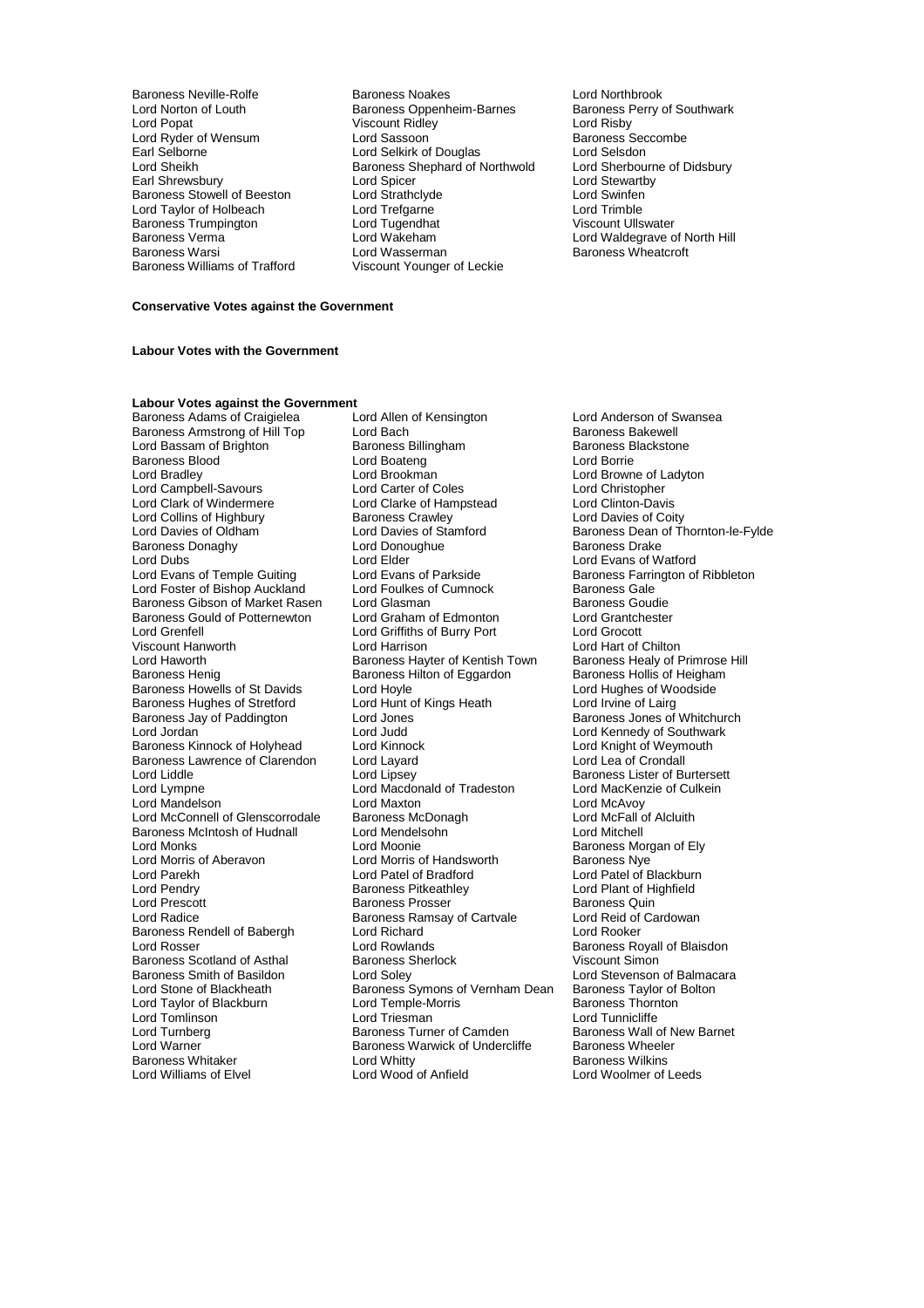Lord Young of Norwood Green

## **Liberal Democrat Votes with the Government**

Baroness Bonham-Carter of Yarnbury Lord Bradshaw Baroness Brinton<br>
Lord Chidgey Lord Clement-Jones Lord Dholakia Lord Chidgey Lord Clement-Jones<br>
Baroness Doocey Lord Dykes Baroness Doocey **Exercise Section Lord Dykes** Baroness Falkner of Margravine<br>Lord Fearn **Baroness Garden of Frognal** Lord German Lord Fearn Tearn Baroness Garden of Frognal Lord Geaves<br>Earl Glasgow Earl Lord Greaves Earl Glasgow **Lord Greaves** Community Baroness Grender<br>
Baroness Hammed Baroness Harris of Richmond Lord Hussain Baroness Hamwee<br>Baroness Hussein-Ece Baroness Jolly<br>Baroness Jolly Lord Kirkwood of Kirkhope Baroness Kramer Baroness Kramer Lord Loomba Baroness Maddock Baroness Manzoor Earl Mar and I<br>
Lord Marks of Henley-on-Thames Lord McNally Cord Methuen Lord Marks of Henley-on-Thames Lord McNally Lord Methuen<br>
Baroness Miller of Chilthorne Domer Lord Newby Controlled Martin Baroness Northover Baroness Miller of Chilthorne Domer Lord Newby **Baroness Not Baroness Northover**<br>Lord Oakeshott of Seagrove Bay Bord Paddick **Baroness Northoness Northover** Lord Oakeshott of Seagrove Bay Lord Paddick Lord Palmer of Childs Baroness Parminter Lord Palmer of Childs Hill<br>Baroness Parminter Lord Purvis of Tweed Baroness Randerson Baroness Parminter **Exercise Section** Lord Purvis of Tweed Lord Razzall Lord Razzall Lord Redesdale Lord Roberts of Llandudno Lord Roper **Lord Sharkey** Lord Sharkey **Baroness Sharp of Guildford**<br>
Lord Sharp of Guildford<br>
Lord Steel of Aikwood Lord Shipley Lord Shutt of Greetland<br>
Lord Stephen Lord Storey Lord Stephen Lord Storey Baroness Suttie Baroness Tyler of Enfield **Lord Tyler<br>
Lord Wallace of Tankerness** Baroness Walmsley Lord Wrigglesworth

Baroness Bakewell of Hardington Mandeville Baroness Jolly **Communist Constructs** Lord Jones of Cheltenham<br>
Baroness Kramer<br>
Lord Lee of Trafford Lord Loomba<br>
Baroness Manzoor **Lord Maclennan of Rogart**<br>
Earl Mar and Kellie

Lord Addington **Lord Alderdice** Lord Ashdown of Norton-sub-Hamdon<br>
Lord Avebury **Constant Construent Bandon**<br>
Lord Avebury **Construent Bandon**<br>
Baroness Benjamin

Lord Thomas of Gresford<br>
Lord Tyler<br>
Lord Veriee<br>
Lord Veriee Lord Willis of Knaresborough

## **Liberal Democrat Votes against the Government**

Baroness Nicholson of Winterbourne

**Crossbench Votes with the Government**<br>Viscount Brookeborough Lord Curry of Kirkharle Viscount Brookeborough Lord Curry of Kirkharle Lord Dear Countess of Mar

## **Crossbench Votes against the Government**

Baroness Butler-Sloss Lord Cameron of Dillington<br>
Lord Cohdon<br>
Lord Condon Lord Hannay of Chiswick Lord Hardie<br>Lord Haskins **Lord Harries Communist Cord Harries** Pentregarthe Lord Hope of Craighead Baroness Howarth of Breckland<br>
Lord Kakkar<br>
Lord Kakkar Lord May of Oxford Lord Moran Lord Moran Lord Moran Lord Moran Lord Moran Lord Moran Lord Murphy Baroness O'Loan Lord Singh of Wimbledon Viscount Slim<br>
Farl Stair<br>
Paroness Stern Lord Williams of Baglan

Lord Aberdare **Lord Armstrong of Ilminster** Lord Best<br>
Lord Bichard **Lord Brown of Eaton-under-Heywood** Lord Butler of Brockwell Lord Bichard Lord Brown of Eaton-under-Heywood Lord Butler of<br>Baroness Butler-Sloss Lord Cameron of Dillington Earl Clancarty Lord Cobbold **Lord Condon**<br>
Lord Communication Lord External Lord External Lord Extending Lord Extending Condon<br>
Lord External Lord Extension Communication Communication Lord Extending Lord Extending Lord Extending Lord Ex Lord Elystan-Morgan Earl Erroll<br>
Earl Erroll<br>
Lord Fellowes Earl Erroll Earl Erroll Viscount Falkland Lord Tellowes (Controller School Lord Greenway Lord Greenway<br>Lord Hannay of Chiswick Lord Hardie Lord Harries of Pentregarth Lord Haskins **Baroness Hayman** Lord Hennessy of Nympsfield Lord Hennessy of Nympsfield<br>
Lord Hope of Craighead **Baroness Howarth of Breckland** Baroness Howe of Idlicote Lord Kakkar **Lord Kerr of Kinlochard**<br>
Lord Krebs **Lord Laming** Lord Kilclooney **Lord Lord Krebs** Lord Cord Laming Lord Laming Lord Laming Lord Laming Lord Luce Lord Luce Lord Luce Baroness Lane-Fox of Soho Lord Lloyd of Berwick Lord Luce Lord Luce Lord Luce Lord Luce Lord Luce Lord Luce Lord Martin of Springburn Lord Martin Saroness Masham of Ilton Earl Martin of Springburn Baroness Mashar<br>
Lord Moran **Baroness Murphy** Baroness O'Loan Baroness O'Neill of Bengarve<br>
Lord Palmer<br>
Lord Patel Lord Ouseley **Lord Patel** Lord Palmer **Lord Patel** Lord Patel Lord Phillips of Worth Matravers Lord Quirk Lord Ramsbotham Lord Rowe-Beddoe **Earl Sandwich** Earl Sandwich **Earl Scott of Foscote**<br>
Lord Singh of Wimbledon **Earl Scount Slim Earl Steam Constant Constant Constant Constant Constant Constant Constant** Earl Stair **Earl Stair Baroness Stern Earl Stair Earl Stair Earl Stair Baroness Stern Earl Stevens of Kirkwhelpington**<br>
Eord Stevens Cord Stevens and Cord Stevens and Cord Stevens of Gestingthorpe Lord Steyn **Lord Stirrup** Lord Stirrup Lord Cord Walker of Gestingthorpe<br>
Lord Walpole **Lord Walton of Detchant** Baroness Warnock Lord Walton of Detchant Baroness V<br>
Lord Wilson of Tillvorn Baroness Warnock Lord Wright of Richmond Baroness Young of Hornsey